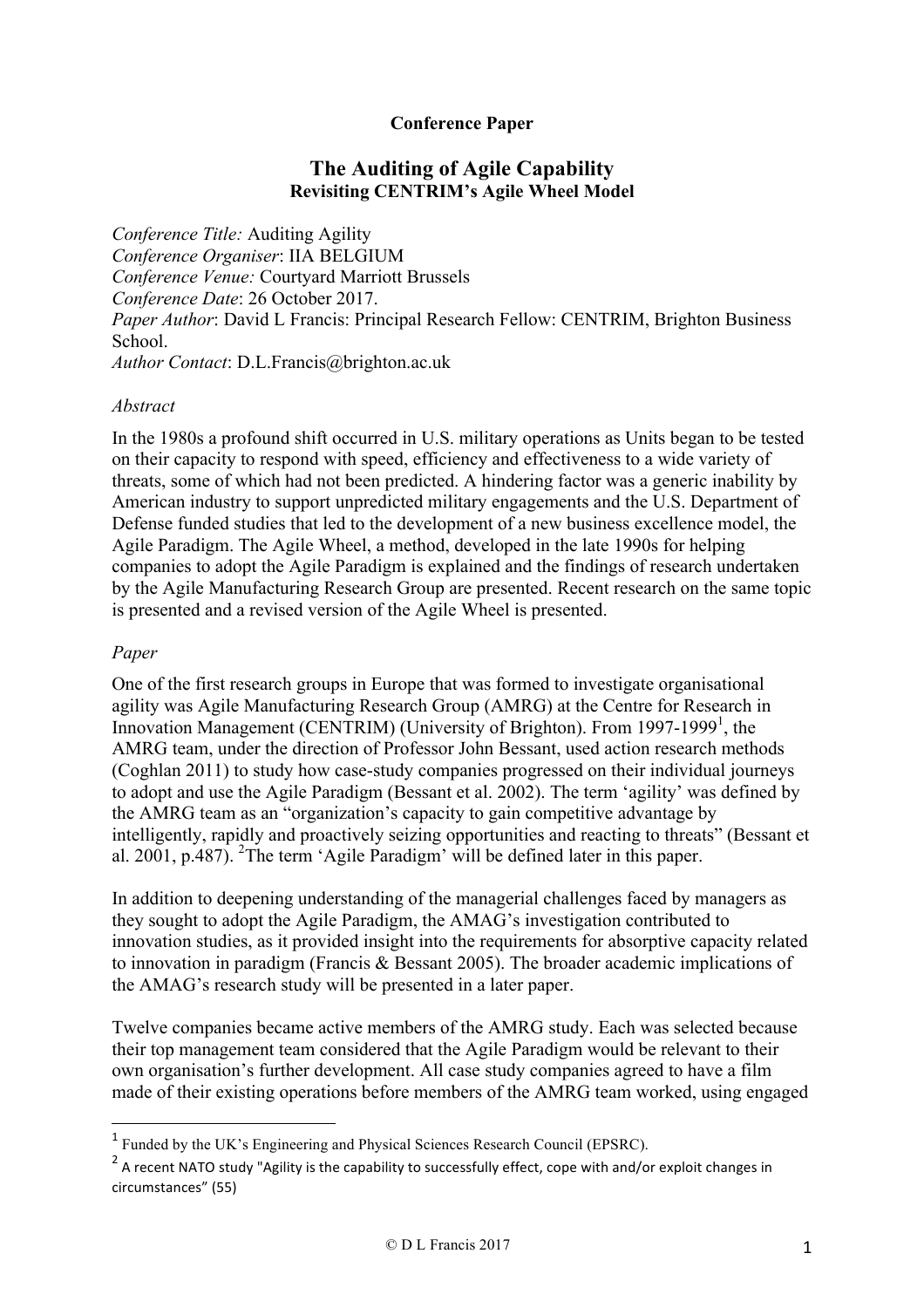scholarship methods (Van de Ven 2007), as Change Agents (Beckhard 1997). The key task of the AMRG change agents was to facilitate absorption of the Agile Paradigm, which involved explaining concepts, selecting relevant areas, establishing change programmes and supporting change initiatives (Zahra & George 2002). After 18 months of interventions, a second film was made of the operations of the case study companies so a longitudinal comparative study could be undertaken (Meredith & Francis 2000).

As members of the AMRG team began to undertake their interventions in the case study companies the same question was asked many times: "what do we need to be good at doing if we are to be an agile enterprise?" In response, the AMRG team examined available literature, especially case studies (for example, the 'Teradyne: Managing Strategic Change' case (Bower 1997), and produced a draft Business Excellence Reference Model based on the principles of the Agile Paradigm that defined the required organisational capabilities. This model became known as the 'Agile Wheel'.

The Agile Wheel model was refined, and elaborated, during action research programme and it became the most significant deliverable from the AMRG study. It specified 16 organisational attributes that were needed for an organisation to be capable of being agile. The model was presented at the World Innovation and Strategy Conference in Sydney in 1998 (Meredith & Francis 1998). Subsequently, the Agile Wheel, and a then newly developed methodology for assessing the degree to which an organisation possessed required capabilities, were used for agile-orientated organisation development in more than 50 companies (Meredith & Francis 2000). In addition, a book (Francis & Woodcock 1999) provided tools for developing agile capabilities, based on the components of the wheel model. At the time of writing this article, it is 20 years since the Agile Wheel model was developed and much has changed in industry and society. It is timely to reflect on the relevance of the model in today's organisational landscape, to review it against scholars' recent work and to explore how the construct of agility has evolved over the past two decades.

There is another reason why a retrospective review of the Agile Wheel model could be informative. It is that the adoption of the agile paradigm as an overarching philosophy for organisation development seems to have lost momentum. A search in Google Scholar of the terms 'Agile' or 'Agility' in the title of articles published in 2016 yielded 1,990 hits of which about a third relate to the agility of marathon runners and the like. We selected 100 articles at random from the 1408 that remained and categorised them. The largest number of hits (29) related to the use of agility for managing software development projects, followed by agility in supply chain management (14) and then studies of agile information systems (12). Only 9 of the 100 articles related to the management of agile organisations holistically and just 2 were specifically concerned with Agile Manufacturing. An additional search for the term 'Agile Paradigm' in the titles of articles for 2016 returned only two articles, both related to methods of software development. This raises the question: 'what happened to the widespread enthusiasm for promoting organisational agility that was so influential in the 1990s?

This Paper begins by outlining the construct of agility as it developed from the late 1980s and summarising the construct of the Agile Paradigm. Then the dimensions of the AMRG Agile Wheel model will be explained and recent evidence either supporting its definitions or challenging them will be presented. Lastly, the need for a new research emphasis on agility will be discussed.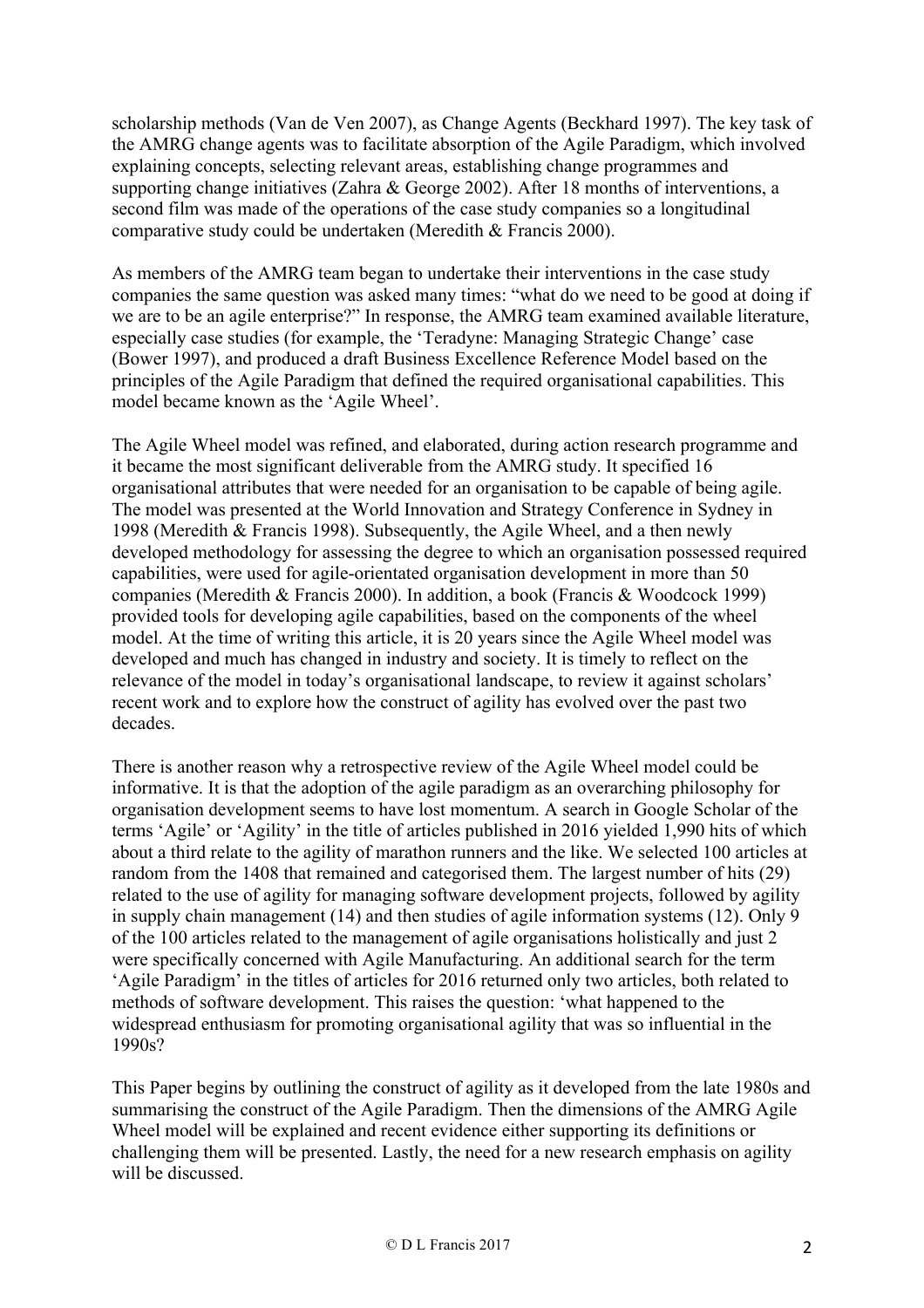### THE AGILE PARADIGM

Thomas Kuhn's book *The Structure of Scientific Revolutions*, published in 1962 is credited with bringing the notion of 'paradigms' into widespread use. Kuhn wrote later (1974) that, "it is their possession of a common paradigm that constitutes a scientific community of a group of otherwise disparate men" (p. 460). For Kuhn, a paradigm was a coherent, shared body of knowledge, that became a largely unquestioned collective perceptual lens through which the world was interpreted. Kuhn used the term paradigm to describe a social fact that had the function of providing an elaborate set of integrated givens that became the intellectual infrastructure by which phenomena were named, categorised and ascribed meaning. There are links with the construct of groupthink, that Janis (1971) explained as: "a quick and easy way to refer to the mode of thinking that persons engage in when *concurrence-seeking* becomes so dominant in a cohesive in-group that it tends to override realistic appraisal of alternative courses of action" (p. 84, author's italics).

Students of military operations have long recognised the importance of agility (Hou et al. 1991). In the 1980s the US Army sought to develop agile capabilities, which required changing the paradigm of military training to one that "emphasized the attainment of standards rather than simply putting in time" (Jacobi 2004, p.16). In 1988 a US Department of Defense document published 'Train the Force' (Government Document Anon 1988) and this institutionalised the construct of the Mission Essential Task List (METL) that Jacobi explained would enable "commanders to achieve a successful unit training program by consciously narrowing the focus to a reduced number of vital tasks that are essential to mission accomplishment" (p.17). The METL construct provided a means of managing agility. Once a METL had been prepared then army units could be tested on their ability to perform specific mission-essential tasks. In effect, the level of organisational agility could be evaluated, which meant that it could managed.

Military operations depend on civilian suppliers. In the late 1980s U.S. military analysts came to a considered view that Western companies, including big American suppliers could not meet the requirements of many of their conflict scenarios. Sihn (1998) characterised the dominant paradigm of manufacturing in the 1980s as: "there are definite, clear-cut tasks and that a need exists for authorities who issue instructions on a rigid structure scale. A company develops in a linear fashion, and the economic and arithmetic models are static" (p. 133). This paradigm of organisation excellence, frequently described as Fordism-Taylorism, (Bartezzaghi 1999), prioritised efficiency, size and scale but this resulted in companies that were slow to innovate, slow to act, slow to change and slow to grasp opportunities.

Military strategists realised that naval, army and air force operations were likely to be constrained or rendered impossible because a host of rigidities in the military–industrial complex (Hughes 2000). In response, in 1990, the USA's Department of Defense funded the Iacocca Institute of Lehigh University to develop a specification of an industrial paradigm that would enable enterprises to be fast to innovate, fast to act, fast to change and fast to grasp opportunities: thereby becoming competition-ready in a changing World and able to meet the needs of a wide variety of military scenarios (Kidd 1995).

The term 'Agile' was coined by the Lehigh team to capture the essence of a needed revolution. A two-volume work entitled '21st Century Manufacturing Enterprise Strategy Report: An Industry-Led View' (Nagel 1992) provided a clear presentation of the argument for a fundamental change, as is shown in the following quotation: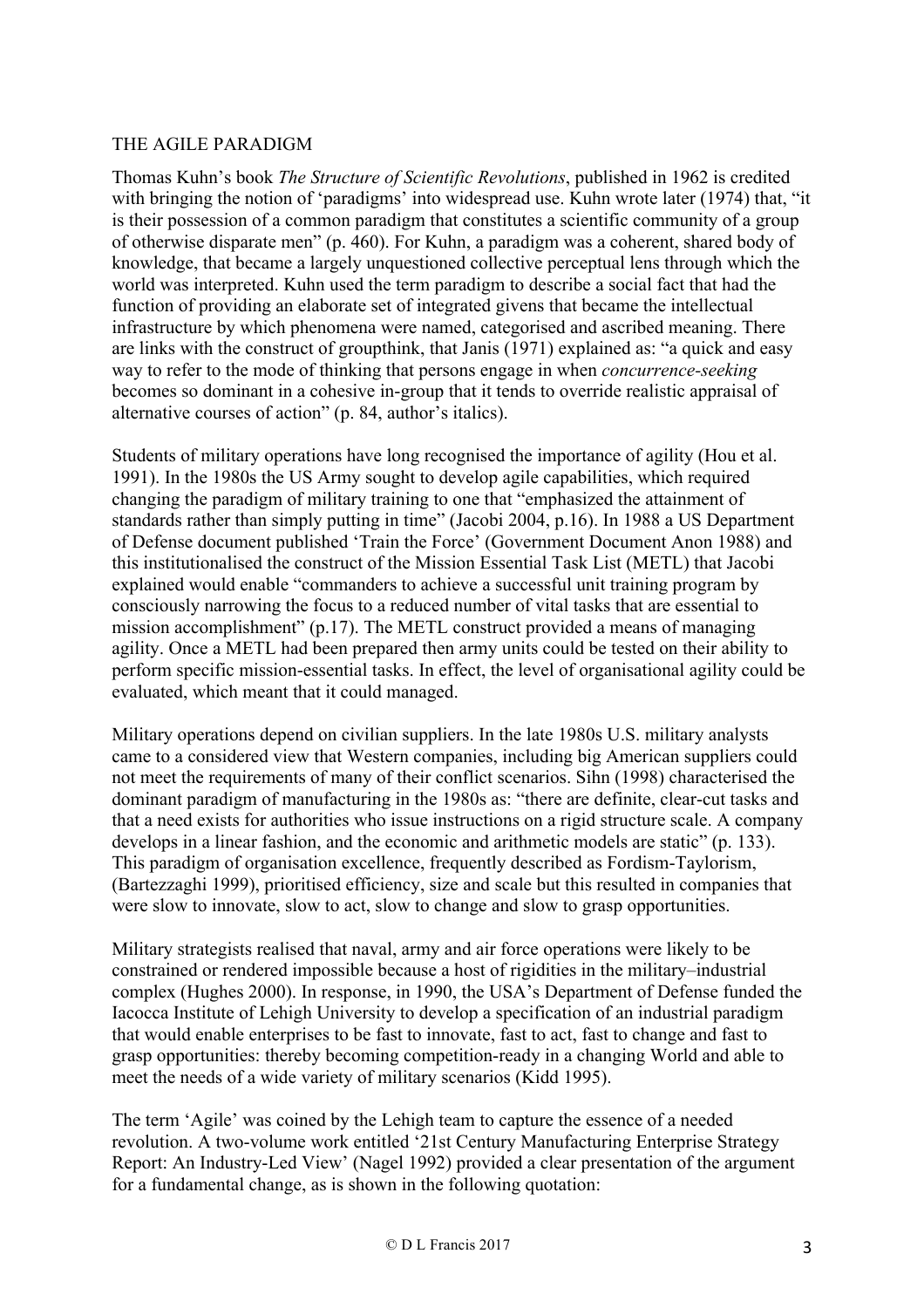"The industrial era, dominated by mass production manufacturing, is drawing to a close. It is giving way to a new era, to be dominated by agile manufacturing enterprises. The emergence of agile manufacturing simultaneously presents U.S. industry with an opportunity to regain world manufacturing leadership and with a threat of dramatic competitive decline if the opportunity is not seized. With agile manufacturing, competitive advantage will be determined by new criteria of quality and customer satisfaction. Highly competitive firms will develop: (1) products that are custom-designed and configured at the time of order (2) products that can be reconfigured and upgraded to meet evolving requirements, extending product life and reducing the value of distinct product generations (3) long-term relationships with customers who are committed to the evolving products they use, and to the companies that maintain the currency of those products. Rapid product creation, development and modification in an agile manufacturing enterprise is made possible by: (1) the routine formation of inter-disciplinary project teams, able to develop product designs and manufacturing process specifications concurrently (2) extending the concept of design to the entire projected life cycle of a product, from initial specifications to its eventual disposal" (p.7).

The Lehigh team, supported by a high-level special interest group known as the 'Agility Forum', constructed the scaffolding of a profoundly different Business Excellence Model that become known as 'the Agile Paradigm'. Quickly, interest grew internationally and funding became available for research studies, one of which was the AMRG.

## THE DEVELOPMENT OF THE AGILE WHEEL MODEL

The AMRG team investigated organisation development challenges in implementing the Agile Paradigm; a task that involved investigating a large-scale strategy deployment initiative that required a complex change programme resulting in comprehensive paradigm innovation (Patten 2015). Almost of the managers of the 12 case study companies saw potential benefits in adopting the principles outlined in the 21st Century Manufacturing Enterprise Strategy Report but were unclear about what this would mean in practice. For example, the Managing Director of one case study companies asked: "I find the agile idea intriguing but what do we do? What comes first? What will be difficult? How can we get the right things done? What tools will we need? How will I, personally, need to change?"

Members of the AMRG team needed to have answers to these questions in order to perform their role as change agents. The METL approach, explained above, had demonstrated that levels of agility could be evaluated but a way of assessing generic underlying capabilities was required. A reference model, the Agile Wheel (shown below), was developed to identify key manageable components of organisational agility (i.e. topics that could be addressed as specific targets for managerial initiatives. For an explanation of the importance of carefully targeting organisation development initiatives see Woodcock & Francis (1990)).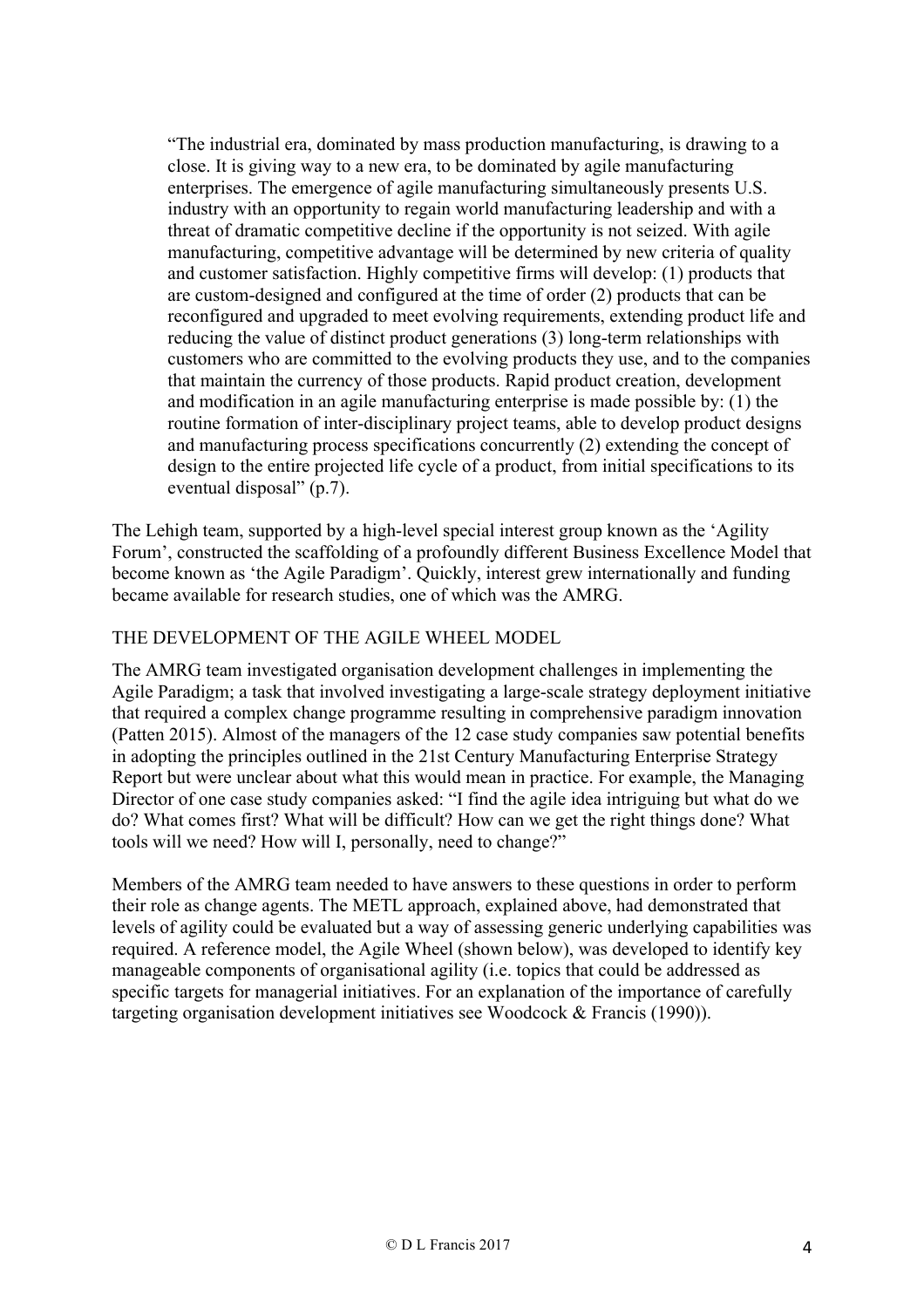

The reference model was drawn in the shape of a wheel to demonstrate that its components are interdependent. There are four quadrants:

- QI concerns strategic issues; principally those related to corporate identity, shared values, core capabilities and success measures.
- QII concerns processes; their efficiency, effectiveness, responsiveness and capacity to add value to an agile enterprise.
- QIII concerns linkages; that connect the organisation to supportive ecosystems and provide opportunities to gain customer intimacy (for an explanation of customer intimacy in this context see Treacy & Wiersema (1993)).
- QIV concerns people or human capital; specifically, the willingness and ability of people to enable the organisation to thrive in a permanent process of becoming more fit-for-purpose.

A wheel will be weak if any spoke is absent, broken or fragile. The AMRG argued that it is the same with agility: if any of the components are under-developed then a firm's agile capability is weakened.

The 16 components of the Agile Wheel reference model are outlined in the table below.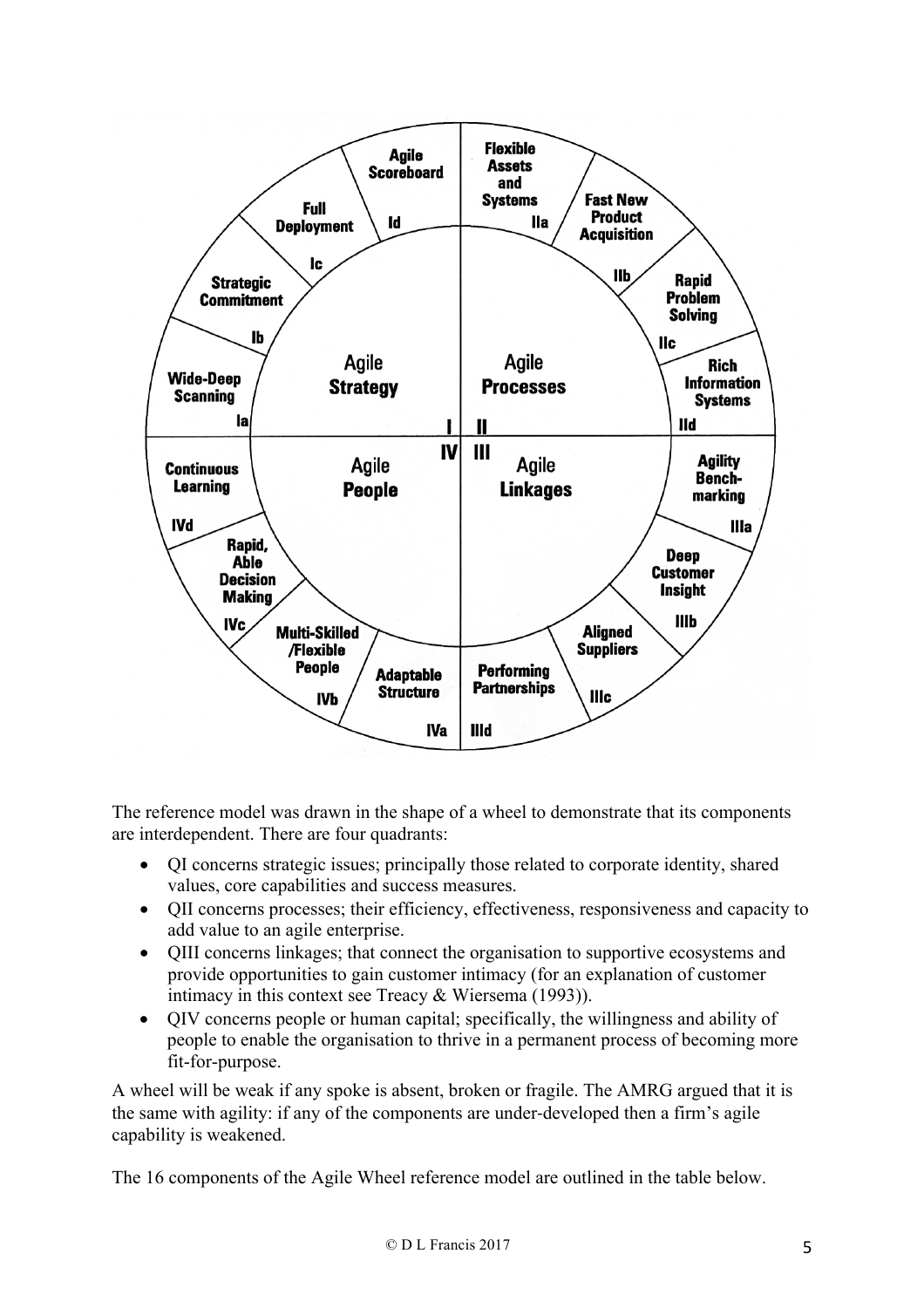| Component           |                                       | <b>Brief Description</b>                                                                                     | <b>Illustrative Organisation Development</b><br><b>Tools (current)</b>                                                                                                           |  |
|---------------------|---------------------------------------|--------------------------------------------------------------------------------------------------------------|----------------------------------------------------------------------------------------------------------------------------------------------------------------------------------|--|
| Ia                  | Wide-Deep<br>Scanning                 | Comprehensive searching for<br>signals to open opportunities or<br>detect threats.                           | Competitor analysis; Technology<br>Forecasting; Tracking Market Changes.                                                                                                         |  |
| Ib                  | Strategic<br>Commitment               | Top management team adopts agile<br>policies and consistently promotes<br>agile working.                     | KPIs prioritise agile capability; Agility<br>prominent in Vision, Mission and Values;<br>Mass customisation.                                                                     |  |
| Ic                  | Full Deployment                       | All employees know importance of<br>agility and how they can help.                                           | Hoshin Kanri; Continuous Improvement.                                                                                                                                            |  |
| $\operatorname{Id}$ | Agile<br>Scoreboard                   | Indicators showing degree of agility<br>achieved are closely watched.                                        | Customised balanced scorecard with agile<br>criteria; customised performance<br>management system; Audit Tools.                                                                  |  |
| <b>IIa</b>          | <b>Flexible Assets</b><br>and Systems | Flexibility in systems, buildings,<br>services, layout, technologies, IT,<br>control systems etc.            | Radical reduction of change-over times, fast<br>prototyping; purchase of multiple-use<br>equipment; adoption of Lean methods.                                                    |  |
| IIb                 | Fast New<br>Product<br>Acquisition    | Rapid development of new or<br>improved products / services or fast<br>acquisition from others.              | Life cycle analysis; Product Variety<br>Mapping; Lead User collaboration;<br>SCRUM; Rapid prototyping.                                                                           |  |
| <b>IIc</b>          | Rapid Problem-<br>Solving             | Fast finding and effective solving<br>of problems becomes a way of life.                                     | Early detection of potential problems, use<br>of systematic problem-solving processes.                                                                                           |  |
| IId                 | Rich<br>Information<br>Systems        | State-of-the-art methods to collect<br>information, extract meaning and<br>take it to decision-making nodes. | Data capture; use of sensors; information<br>management systems; systems integration<br>software.                                                                                |  |
| IIIa                | Agility<br>Benchmarking               | Provides data to compare<br>performance with rivals and best-<br>in-class enterprises.                       | Multi-level benchmarking (strategic,<br>performance, functional, product and<br>process). Frequent upgrades.                                                                     |  |
| IIIb                | Deep Customer<br>Insight              | Deep understanding of customers,<br>and potential customers.                                                 | Customer demand modelling;<br>Anthropological insights; Big Data<br>analysis; Co-development of solutions.                                                                       |  |
| $\rm IIIc$          | Aligned<br>Suppliers                  | Supplier innovation and<br>responsiveness adds to agile<br>capability.                                       | Goals sharing, Long-term partnerships; Just<br>in time deliveries; Short-lead times; High<br>reliability of supply; Sustained high quality:<br>Accurate exchange of information. |  |
| IIId                | Performing<br>Partnerships            | Partnerships deliver new<br>capabilities through networks or<br>temporary organisations.                     | Strategic alliances; Cooperation<br>agreements; Virtual organisations                                                                                                            |  |
| IVa                 | Adaptable<br>Structure                | Organisational structure changes to<br>fit current requirements and provide<br>resources for development.    | Project based organisation; Modular<br>organisational form; Built-in flexibility;<br>Effective integrating mechanisms.                                                           |  |
| <b>IVb</b>          | Multi-skilled,<br>Flexible People     | Capable, involved, committed and<br>empowered people skilled in<br>adapting to new requirements.             | Selection, Training, Team-Building.                                                                                                                                              |  |
| <b>IVc</b>          | Able Decision-<br>Making              | Decision-making close to action by<br>informed able and people.                                              | Organisation design supports distributed<br>decision-making; Use of decision analysis<br>tools; Checks and balances built-in.                                                    |  |
| <b>IVd</b>          | Rapid and<br>Continuous<br>Learning   | Capturing and exploiting<br>knowledge for effectiveness and<br>renewal.                                      | High absorptive capacity, Communities of<br>Practice; Knowledge management portals.                                                                                              |  |

The components of the Agile Wheel provided, from the knowledge that was available at the time of writing, a comprehensive description of the key areas in which organisation development initiatives might be needed. As the case study companies used the model it became obvious that the organisational agenda for developing agility would be, except for advanced or small enterprises, extensive, multi-dimensional and extremely demanding, especially as some of the constructs required radically different mental maps (Huff & Jenkins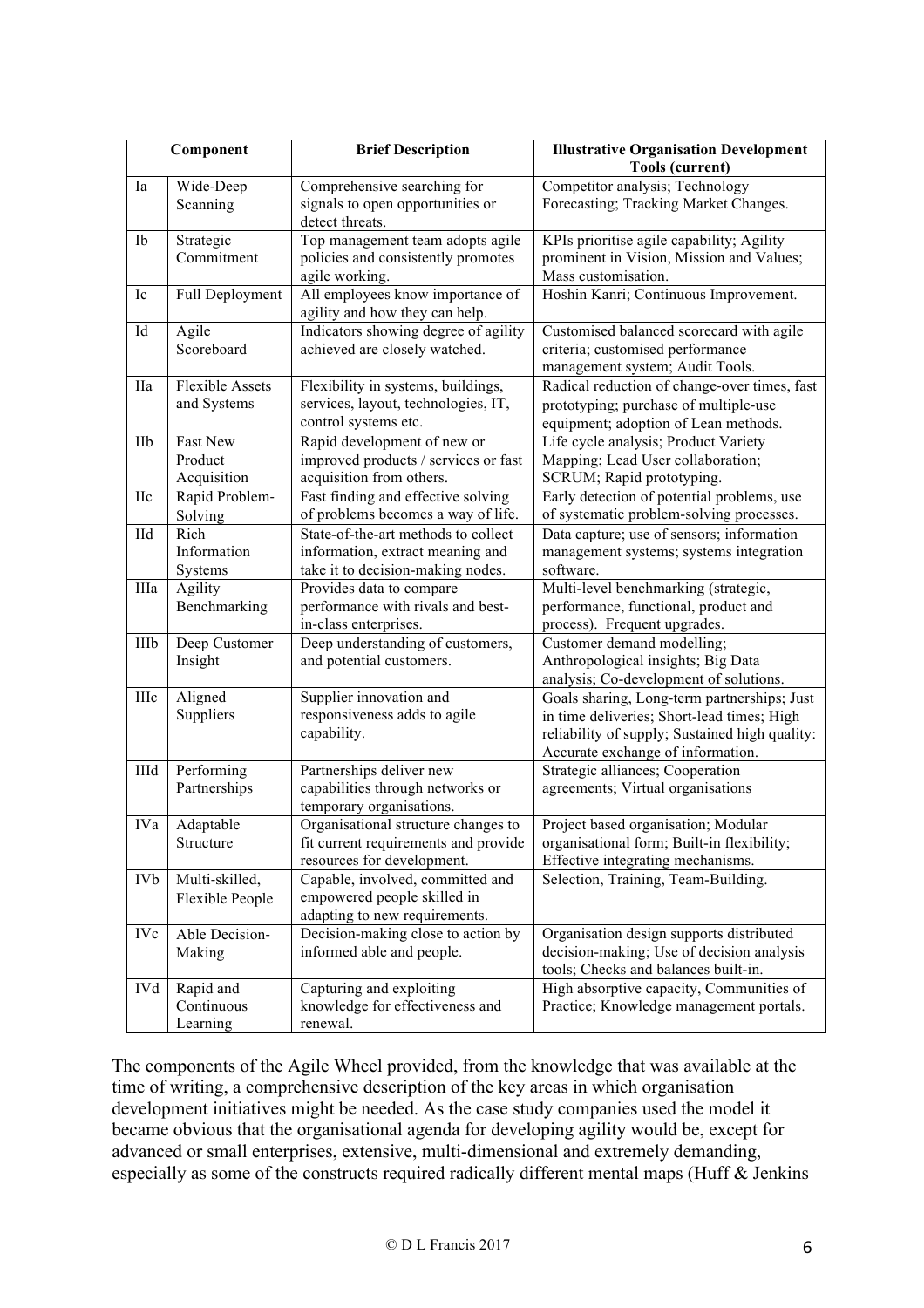2002). Acquiring a high level of competence in just one of the sixteen components, could be a daunting task in itself. Taken together, for large organisations governed by a pre-agile paradigm, the AMRG concluded that becoming fully agile is the organisational equivalent of climbing Mount Kilimanjaro.

Each case study company was found to have a distinctive set of challenges. For example, smaller organisations had some advantages. They were mainly, in Mintzberg's (1979) terminology, simple structures that were organic and centralised, meaning that they had possessed an agile mind-set, at least to some extent. However, the required managerial tools, techniques and disciplines tended to be under-developed or absent, resources were constrained and there was an absence of specialist knowledge in many areas.

The AMRG undertook an extensive longitudinal analysis and the key findings of the investigation which were published by Bessant et al (2002). The major conclusions are summarised below:

- 1. Although the Agile Paradigm had been presented as a new organisation-wide Business Excellence Model, in the AMRG study it was more relevant to some streams of activities than others. All our companies had functions that benefited from striving to adopt agile principles and other functions that benefited from working to improve standardisation. An example makes the point. A swimming pool may have two large departments: one for maintaining the quality of the Pool and the other is marketing the Pool for parties, special events, club meetings, training sessions and the like. The Maintenance Department will be ruled by procedures, standards and reliability since safe operation requires strict adherence to pre-established protocols. The Marketing Department will have a much greater need for agility since opportunities for sales occur unexpectedly and many sales require creating one-off events. Further research is needed to understand the micro-level requirements for agility and their consequences. The imposition of agile mind-sets and/or work methods in standardsdriven parts of the organisation can be dysfunctional, except in periods of change. We concluded that agility needs to be adopted differentially across an enterprise.
- 2. Adopting agility as a guiding organisational principle changes the risk-profile of an organisation. Some forms of risk are reduced as agile organisations move quickly to ameliorate threats. Other kinds of risk are increased as the organisation becomes involved in a greater number of novel activities that are not deeply understood. For example, some case study companies chose to move from owning resources to undertake specific tasks to outsourcing them, resulting in increased flexibility but less ability to control supplies and services. We concluded that agility increases the number and variety of risks and that the tools for auditing and managing new categories of risk were difficult to acquire.
- 3. The requirement for agility varies over time. For example, a case study company decided that their large warehouse should be fully computerised to shorten cycle times between orders being received and items delivered. The warehouse change programme required a period of intense agility but this diminished once the new systems were working as required. We concluded that agility needs to be adopted differentially over time.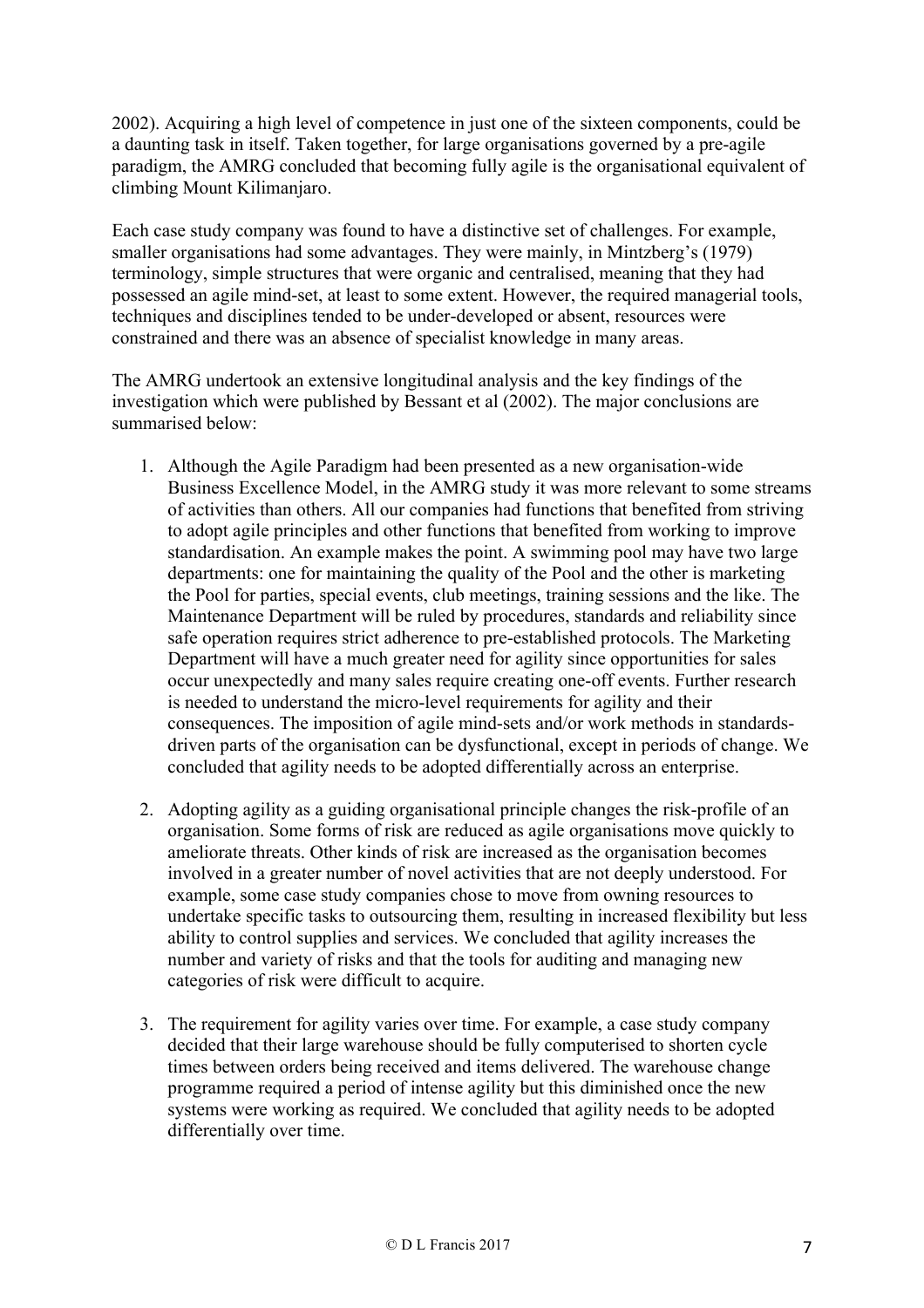- 4. Being agile changes the nature of managerial practice. The needed mind-sets and skills require entrepreneurship and intrapreneurship from leaders, managers, specialists and other key workers. In addition to adopting different behaviours there are emotional consequences. For some managers, acting to support agility is felt as a liberation, for others it is stressful and excessively demanding. We concluded that becoming an agile enterprise requires extensive personal development for many employees.
- 5. Agile organisations become project-based, forming temporary organisations that often have flexible membership. This increases complexity and requires an upscaling of skills in project management and project membership. There is an underlying trend to standardise routine tasks and delegate these to automated systems, some of which enhance agility. The work that is left for people is completed using programme and project management that benefits from adopting agile principles. We concluded that becoming agile enterprise are never organised, they are always in the process of organising.
- 6. Agile organisations require more management, not only from the top but from all of those who manage functions, processes, specialisms and tasks. Overall being agile increases the quantity of decisions made, some of which will be unfamiliar, complex and/or affect several stakeholders. An increase in intensity and reduced cycle time in processes for making commitment decisions was seen in all cases, including tasks associated with preparing to take evidence-based decisions, decision-making itself and manging coordinated implementation. Invariably this resulted in greater involvement of junior members of staff. We concluded that agile enterprises need to develop capabilities for wise, informed and decisive 'do better' and 'do different' decision-making.
- 7. Agile organisations require different forms of measurement. In our case study companies, financial audits were historically orientated and performance management addressed short-term individual targets. Agile organisations need to be capability focused, as finding and responding to opportunities is a core requirement. Standards of measurement needed to be re-examined as agile capabilities can be assessed but not measured with precision. In addition, new targets for measurement are needed. We concluded that agile enterprises need to metrics that help them to be effectively agile.
- 8. Agile organisations require high levels of discipline, reliability and predictability. In our case study companies, the initial reaction of senior managers to the Agile Paradigm was that 'this requires great flexibility'. As agile principles were adopted by them, the importance of being able to rely on progressive deliverables from different contributors became widely understood. As one manager said: "you cannot get new things done unless all of those involved are able and willing to play their part effectively and take responsibility for the whole as well as their part". We concluded that agile enterprises can only be built on a foundation of strong craft disciplines.
- 9. Agile organisations need aligned and mutually supportive silos. In our case companies there was a need for specialist expertise in several areas, hence knowledge specialisation was essential and silos formed. Specialist areas had to develop an identity that defined the company as their prime customer and then dedicate themselves to cooperatively and adaptively contributing to its agile mission. This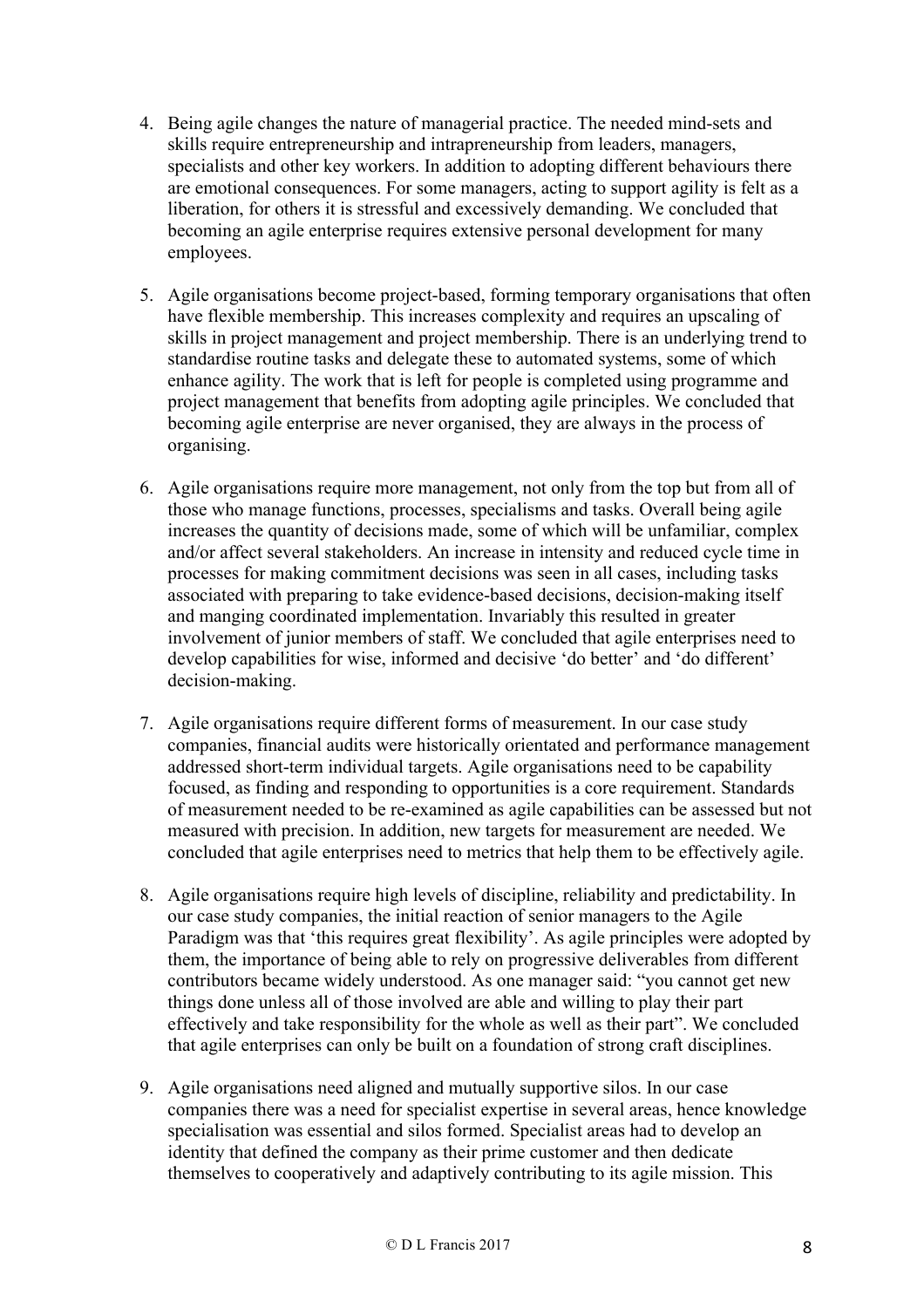could not be done by direction from above. We concluded that agile enterprises require proactive alignment from contributing silos, including external partners.

10. People in agile organisations are hunters for opportunity. The top management teams realised that evolution and revolution in the landscape of opportunities and threats needed to be understood and insights could come from many sources, many of which were not obvious. Those that made agility the cornerstone of the organisation development strategy supported openness, outward-looking and proactive searching. We concluded that agile enterprises require a culture of being 'open to the World'.

### LATER DEVELOPMENTS

By the time that the AMRG completed its investigation there had been considerable development in exploring and adopting the Agile Paradigm and momentum was growing. The original source of the conceptualisation, the Agility Forum, was closed in 1998 with the phrase: 'Mission Accomplished!' Shortly afterwards Gunasekaran (1999) could write: "businesses are restructuring and re-engineering themselves in response to the challenges and demands of 21st century… Agility addresses new ways of running companies to meet these challenges. Agility is about casting of those old ways of doing things that are no longer appropriate, changing the pattern of traditional operations" (p. 87). Note that Gunasekaran claimed that 'agility addresses new ways of running companies'. The construct of agility had grown in scope. A set of constructs that were intended to rejuvenate manufacturing companies had been redefined into a total organisation development requirement.

Since then we have expanded the definition of agility beyond manufacturing into many aspects of wider society, including service businesses, governmental operations, education provision and humanitarian initiatives. A trivial example makes the point. Twenty years ago, television broadcasts needed to be viewed or recorded at a predefined time. Today, it is possible to have access television programmes at the convenience of the viewer, with the broadcasting company making selections to suit the interests of individual viewers. Probably without knowing the word, providers of television programmes embraced the principles of the agile paradigm. Further examples can be found in sectors as diverse as medical practice, social media, humanitarian aid, bicycle manufacturing and bus travel.

Agility is now seen as being more, much more, than a list of the requirements for winning in a changed industrial context. It is the key to thriving when "flux, emergence and transformation as well as creativity, disruption, and indeterminism are key themes" (Schultz & Maguire 2013, pp.8–9). Agility renders an organisation more like an organism than a machine. In delivering this agency is an instrument<sup>3</sup> through which proactive and innovative responsiveness is prioritised as an 'must-win' organisational requirement.

This viewpoint is deeply rooted in human history. Sun Tzu's classic text, *The Art of War,* written around 320 B.C., was the first comprehensive study of the art and science of effective action. In it, Tzu wrote: "avail yourself of any helpful circumstances over and beyond the ordinary rules. According as circumstances are favourable, one should modify one's plans."

<sup>&</sup>lt;sup>3</sup> There are non-human instruments that can facilitate organisational agility, for example applications of Artificial Intelligence. For this reason, the sociological lens of Actor Network Theory is particularly helpful as "it is possible and desirable to talk of humans and non-humans in the same analytical terms" (Pollack et al. 2013, p.1120).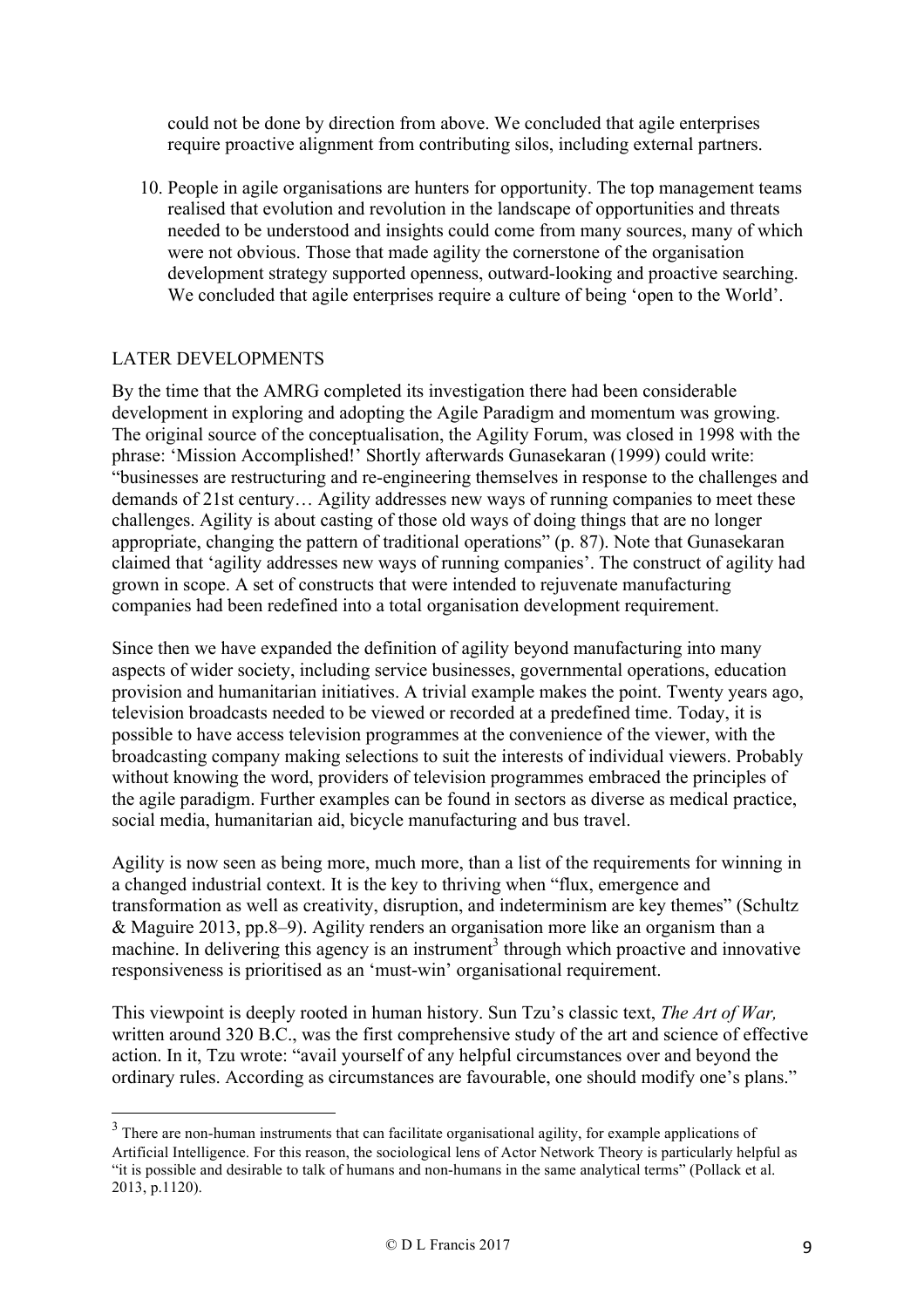(quoted in McCreadie et al. 2009, p.39). We can describe Tzu's description of the capabilities required for effective action as being 'agile', defined as 'gaining advantage by possessing and mobilising the required capabilities to respond proactively to the circumstances of the moment and win, despite opposition and difficulty<sup>74</sup>

This definition of agility has several important components (Hou et al. 1991). By 'gaining advantage' Tzu recognises that there will be winners and losers but wise, timely action will change situational dynamics, thereby increasing the probability that the most agile players will win. By 'by possessing and mobilising the required capabilities' Tzu emphasises the importance of being able to execute decisions, which requires that resources can be made available and they can be deployed effectively and quickly. By 'respond proactively' Tzu recognises that it is necessary to understand, in depth, the logic of the current situation but not to be imprisoned by it, as effective action can exploit latent opportunities and reduce threats. By 'despite opposition and difficulty" Tzu recognised that it is rarely possible to be perfectly prepared but obstacles must become targets for action, not reasons for failure.

Today we can define agility as a construct located in the realisation that much of the world is, and will always be, ruled by Darwinian forces, meaning that harsh competition is the normal condition. But it is not inevitable that we will be passive victims of our situation. Wise, capable and timely action increases the chances that some will survive and thrive. But this is not easy, as 'only the paranoid survive' (Grove 1998). There can be no fixed formula that can be guaranteed to deliver success. Rather the best tactic for survival will be wholeheartedly embracing responsiveness and acquiring the skills of a hunter. At the organisational level this requires the acquisition of capabilities, including human capital, that can be readily reconfigured to seize short- and long-term opportunities and, a high degree of intelligence, willingness and boldness amongst decision-makers to take advantage of the circumstances of the moment whilst avoiding the pitfalls that often beset the hasty (Blodgett et al. 2008).

There is a consensus that the need for agile competences is growing as the forces that drive competition are becoming stronger, more formidable and increasingly disruptive (Routroy et al. 2015). This has been explained by Geoffrey Moore (2005): "free market economies operate by the same rules as organic systems in nature: (so that) competition for scarce resources of customer purchases creates hunger that stimulates innovation; customer preferences for one innovation over another create a form of natural selection that leads to survival-of-the-fittest outcomes; each new generation restarts the competition from a higher standard of competence than the prior generation (and) thus over time successful companies must evolve their competence or become marginalised" (xiiv-xiv).

## THE LIMITATIONS OF AGILITY

 $\overline{a}$ 

An important paper by Teece, Peteraf & Sohvi (2016) states that: "Organizational agility is a much-touted attribute and usually considered virtuous. However, there are associated costs, and the existing literature does not explain when agility is desirable, the nature of its foundations, and how, if at all, it relates to strategy" (p. 31). Agility can be expensive, unnecessary and incurs significant new risks. From a strategic viewpoint, if Teece et al are correct, then a decision to adopt the agile paradigm is just one strategic option among many.

<sup>&</sup>lt;sup>4</sup> The term Agility has been defined in different ways. For example, in terms of cycle time, absorptive capacity, anticipating changes, of re-configurability of operations, micro-marketing capability and as an organisation development strategy. This paper will not examine the various definitions as this has been covered extensively in the literature.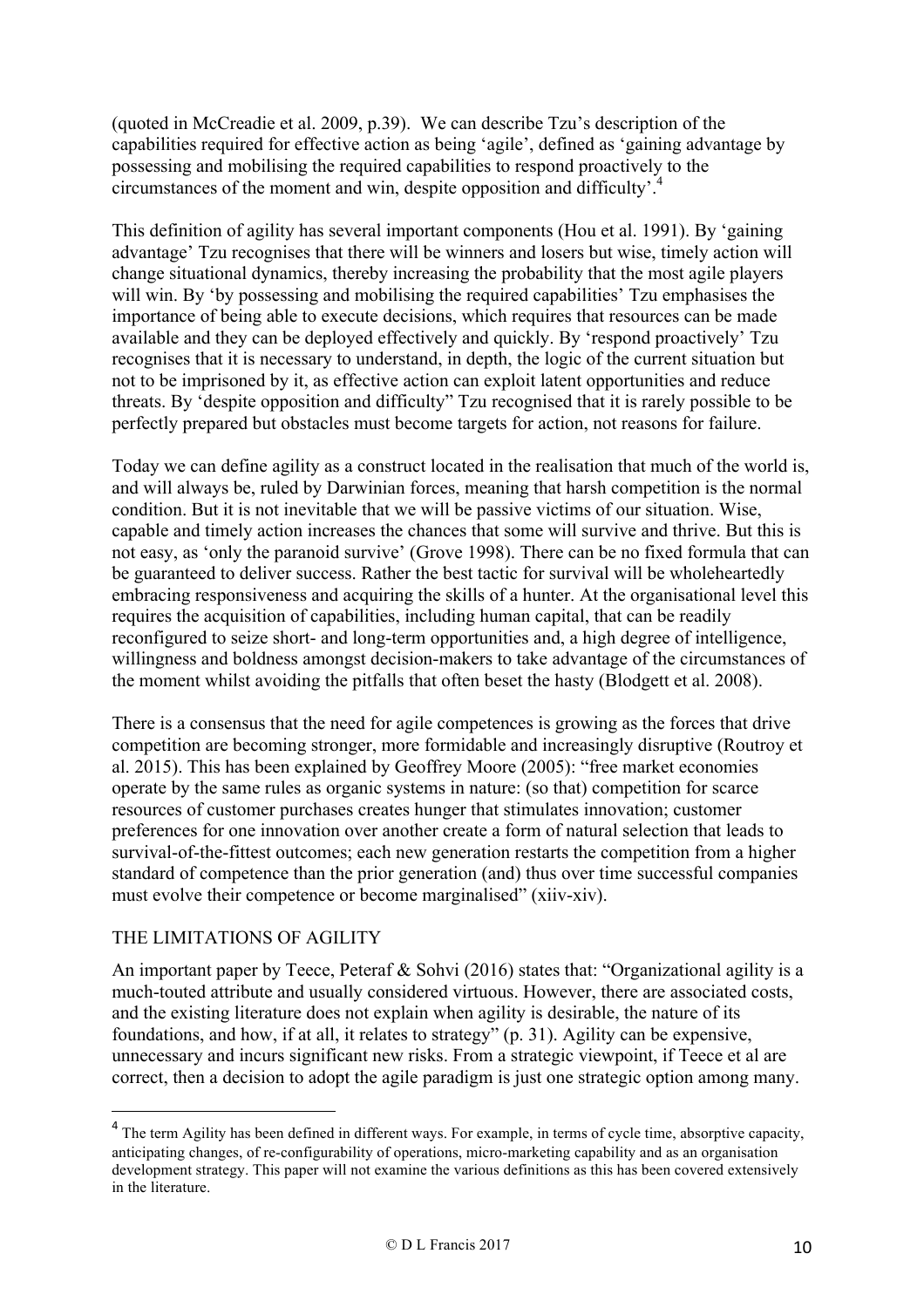When agility was launched it was heralded as *the* answer to a moribund and dysfunctional industrial structure. We have matured. Now agility can be seen as one of a set of business excellence models that can be applied flexibly and integrated creatively. In short, we have learned to apply the agile paradigm in an agile way!

Military planners led the original thinking processes that resulted in the definition of the Agile Paradigm and they continue to make a major contribution. In a 200-page NATO report obscurely titled 'SAS-085 Final Report on C2 Agility' (Alberts et al. 2014) presents the results of research, including experimental findings, into the challenges of coordinating resources to counter known and unknown threats. The authors state that: "The logical response to high degrees of uncertainty and complexity is to improve Agility. Agility, like any other "good", is not an end unto itself and thus simply seeking maximum Agility is not the answer." (p. 48).

As the construct of agility matured we see that is a, not the only, pathway to business excellence. Darwinian forces are powerful they are not ubiquitous. Not all situations are equally win-lose (Lundin et al. 2015). Nevertheless, no organisation can afford to ignore agility and, looking ahead, to world dominated by an increasingly capable set of technological platforms we see that agility is an increasingly important organisational imperative (Doz & Mikko Kosonen 2008)

## A REVISED AGILE WHEEL

As noted above, academic interest in agility has declined in recent years. It is interesting to speculate on the reasons why this may have occurred. It may be that the expansion of the concept means that it is too large to be a unit of analysis for researchers, so more limited studies are undertaken (e.g. agility in supply chains). Or perhaps, the Agility Forum's closing statement 'mission accomplished' was correct and agility has been absorbed into practice of management and become an orthodoxy. Whatever reasons there may be there is evidence that agility is a profoundly important theme for business managers and we encourage researchers to reawaken academic interest in the many issues that would benefit from systematic investigation.

Throughout the AMRG's work, and subsequent use of the Agile Wheel model as a diagnostic framework for organisation development, notes were made when the researchers found that model appeared to be inadequate. An updated version of the model (shown below) has been produced that addresses weaknesses in the original version.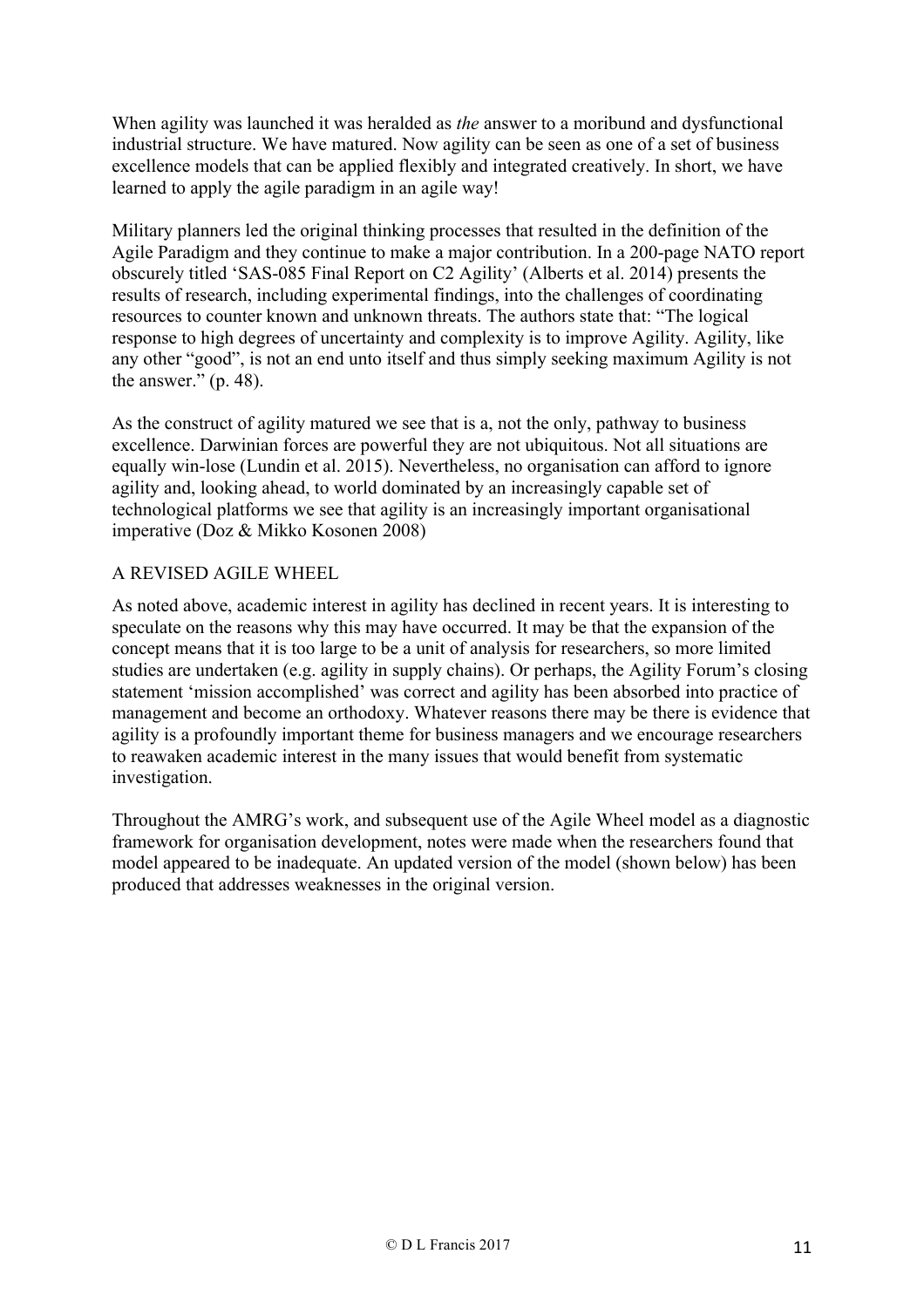

In the 2017 version ten of the components are the same as the original model, five have been revised and one is new. The table below explains the rationale for the revised and new components.

|            | Component                  | <b>Status</b> | <b>Rationale</b>                             |
|------------|----------------------------|---------------|----------------------------------------------|
| Id         | Agile Scoreboard           | Revised       | Now contains Agile benchmarking.             |
| <b>IId</b> | <b>Integrated Business</b> | Revised       | Current information systems provide faster,  |
|            | Analytics                  |               | intelligent data analyses.                   |
| IIIa       | Aligned Internal           | <b>New</b>    | Extensive cooperation between organisational |
|            | Capabilities               |               | units increases agile capability.            |
| IIId       | Proactive                  | Revised       | Increased emphasis on partners actively      |
|            | Partnerships               |               | collaborating in providing agility.          |
| <b>IVb</b> | Flexible People            | Revised       | Simplified wording of title.                 |
| <b>IVd</b> | Continuous                 | Revised       | Effective knowledge management increases     |
|            | Collective Learning        |               | agile capability.                            |

The revised Agile Wheel Model should be considered as a consciousness raising instrument that helps managers to see where their organisations are relatively strong or weak in terms of agile capability. It can also serve as device for setting a research agenda, since some of the sixteen areas have been better explored than others. As mentioned above, agility has become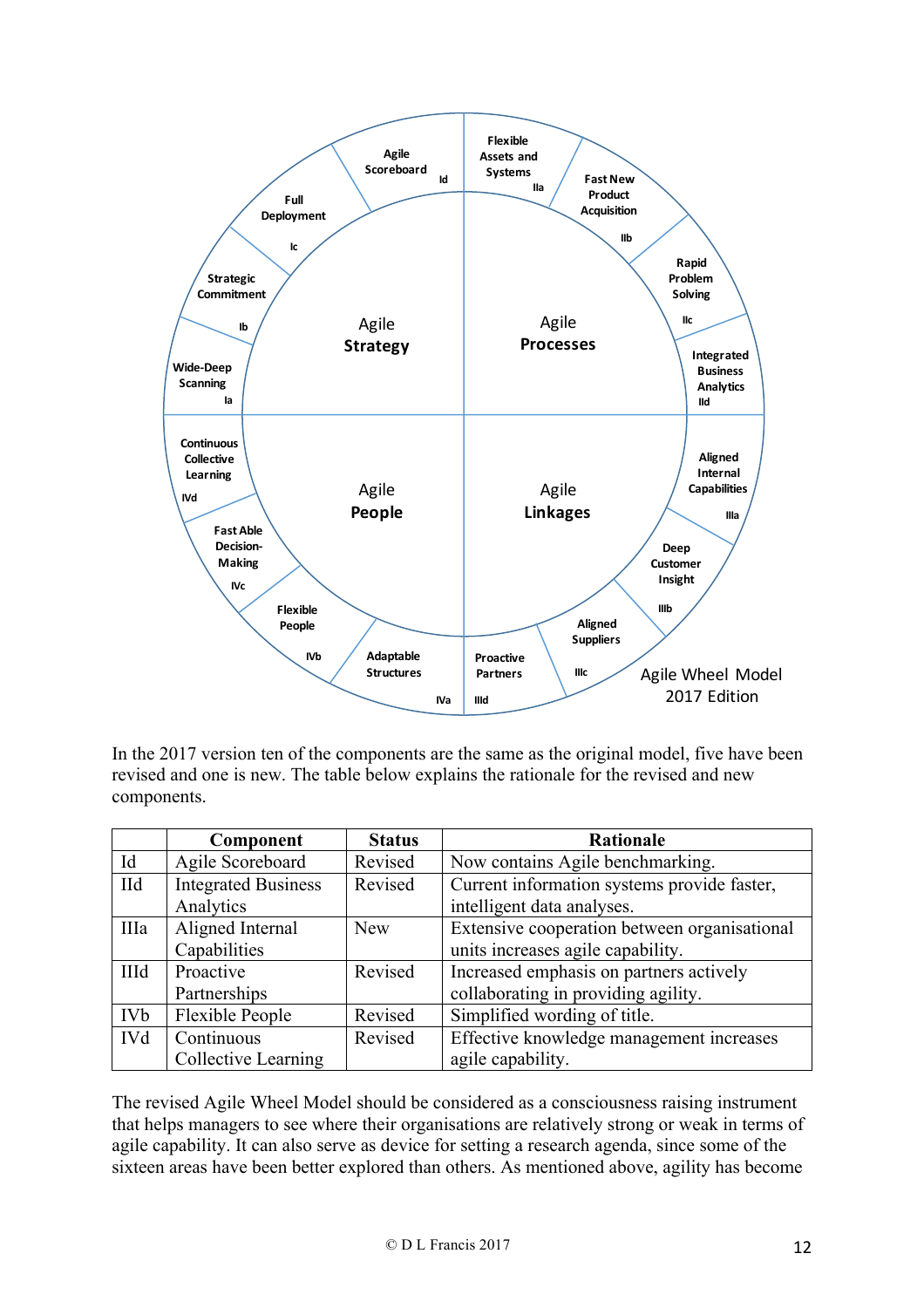a pervasive and persuasive overarching set of constructs that shape many aspects of organisation development (Setili 2014; Doz & Mikko Kosonen 2008; Birkinshaw & Ridderstråle 2017) and neither researchers nor managers can afford not to understand its potential and limitations.

#### REFERENCES

- Alberts, D.S. et al., 2014. *SAS-085 Final Report on C2 Agility*,
- Anon, 1988. *Train the Force*, Washington, D.C. Available at:
- https://www.globalsecurity.org/military/library/policy/army/fm/25-100/chap2.htm. Bartezzaghi, E., 1999. The evolution of production models: is a new paradigm emerging? *International Journal of Operations and Production Management*, 19(2), pp.229–250.
- Beckhard, R., 1997. *Agent of Change*, San Francisco: Jossey-Bass Inc.
- Bessant, J. et al., 2001. Developing manufacturing agility in SMEs. *International Journal of Technology Management*, 22(1/2/3), pp.28–54.
- Bessant, J. et al., 2002. Developing the Agile Enterprise. *International Journal of Technology Management*, 24(5/6), pp.484–497.
- Birkinshaw, J. & Ridderstråle, J., 2017. *Fast/forward: make your company fit for the future*, Stanford University Press.
- Blodgett, C., Conrad, C. & Kobren, B., 2008. *Developing an integrated, agile, and highperforming future workforce: The DoD logistics human capital strategy*, Washington DC.
- Bower, J.L., 1997. Teradyne: Managing Disruptive Change Case.
- Coghlan, D., 2011. Action Research: Exploring Perspectives on a Philosophy of Practical Knowing. *The Academy of Management Annals*, 5(1), pp.53–87.
- Doz, Y.L. & Mikko Kosonen, S., 2008. The Dynamics of Strategic Agility. *California Management Review*, 50(3), pp.95–118.
- Francis, D. & Woodcock, M., 1999. *Developing Agile Organizations: Theory and Interventions*, Aldershot, Hampshire, UK: Gower Publishing.
- Francis, D.L. & Bessant, J., 2005. Targeting innovation and implications for capability development. *Technovation*, 25(3), pp.171–183. Available at: http://linkinghub.elsevier.com/retrieve/pii/S0166497204000525 [Accessed September 29, 2013].
- Grove, A.S., 1998. *Only the Paranoid Survive: How to Exploit the Crisis Points that Challenge Every Company and Career*, New York: Doubleday.
- Gunasekaran, A., 1999. Agile manufacturing: A framework for research and development. *International Journal of Production Economics*, 62, pp.87–105.
- Hou, W.C., Sheang, L.K. & Hidajat, B.W., 1991. *Sun Tzu: War & Management*, Singapore: Addison-Wesley.
- Huff, A.S. & Jenkins, M., 2002. Mapping Strategic Knowledge.
- Hughes, T.P., 2000. *Rescuing Prometheus: Four Monumental Projects that Changed the Modern World.*, Vintage Books.
- Jacobi, K.L., 2004. *Division METL – Clinging to an Antiquated Paradigm?*, Leavenworth.
- Janis, I.L., 1971. Groupthink. *Psychology Today*, 5(6), pp.43–46. Available at: http://agcommtheory.pbworks.com/f/GroupThink.pdf.
- Kidd, P.T., 1995. *Agile manufacturing: forging new frontiers*, Addison-Wesley Longman Publishing Co., Inc.
- Kuhn, T.S., 1974. Second Thoughts on Paradigms. In F. Suppe, ed. *The Structure of Scientific Theories*. Urbana, University of Illinois Press, pp. 459–482.
- Lundin, R.A. et al., 2015. *Managing and Working in Project Society: Institutional*